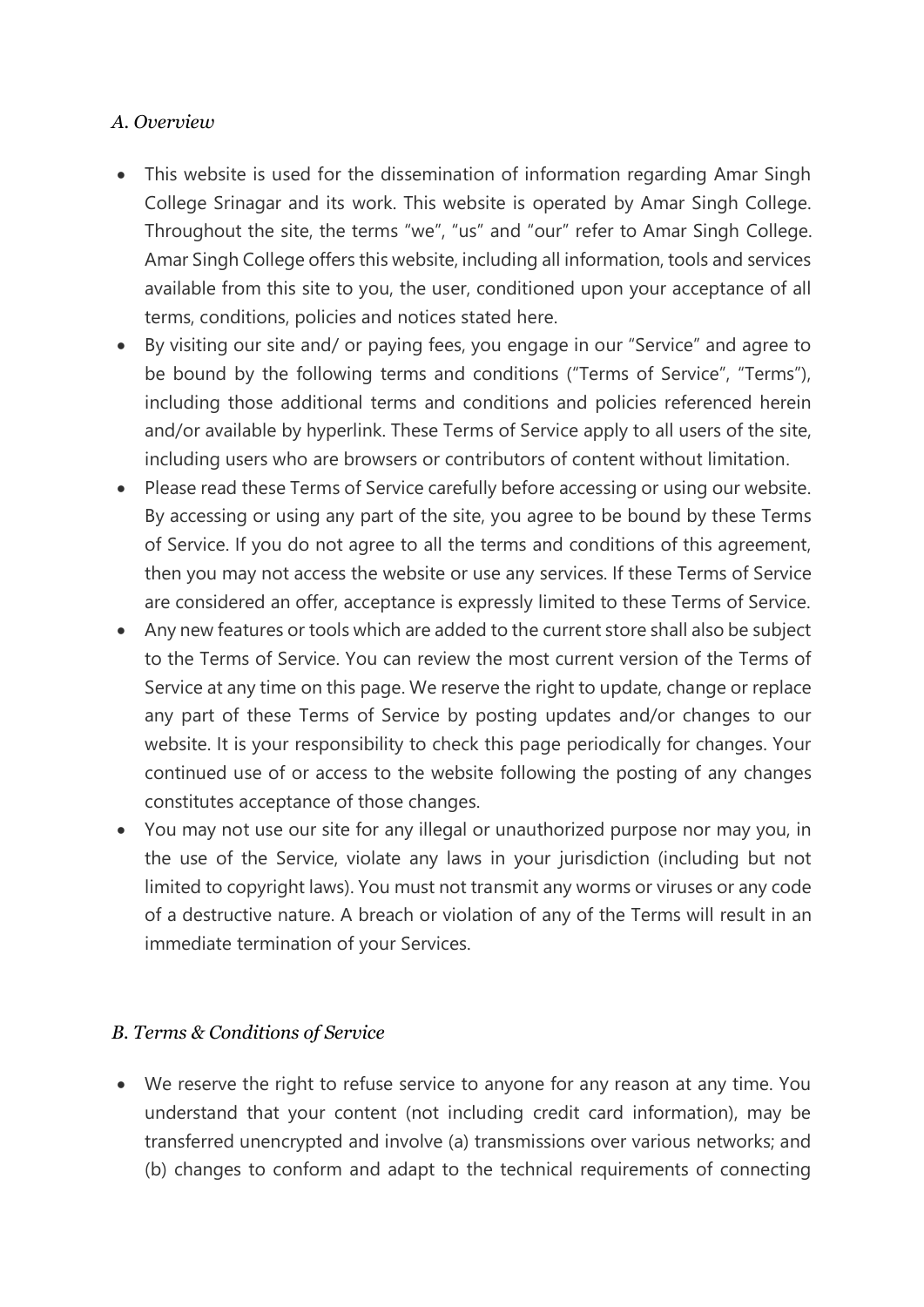networks or devices. Credit card information is always encrypted during transfer over networks. You agree not to reproduce, duplicate, copy, sell, resell or exploit any portion of the Service, use of the Service, or access to the Service or any contact on the website through which the service is provided, without explicit written permission by us. The headings used in this agreement are included for convenience only and will not limit or otherwise affect these Terms.

- We are not responsible if information made available on this site is not accurate, complete or current. The material on this site is provided for general information only and should not be relied upon or used as the sole basis for making decisions without consulting primary, more accurate, more complete or more timely sources of information. Any reliance on the material on this site is at your own risk.
- This site may contain certain historical information. Historical information, necessarily, is not current and is provided for your reference only. We reserve the right to modify the contents of this site at any time, but we have no obligation to update any information on our site. You agree that it is your responsibility to monitor changes to our site.
- We reserve the right at any time to modify or discontinue the Service (or any part or content thereof) without notice at any time. We shall not be liable to you or any third party for any modification, price change, suspension or discontinuance of the Service.
- You agree to provide current, complete and accurate account information for all payments made at our website. You agree to promptly update your account and other information, including your email address and credit card numbers and expiration dates, so that we can complete your transactions and contact you as needed.
- We may provide you with access to third-party tools/links over which we neither monitor nor have any control nor input. You acknowledge and agree that we provide access to such tools "as is" and "as available" without any warranties, representations or conditions of any kind and any endorsement. We shall have no liability whatsoever arising from or relating to your use of optional third-party tools.
- Any use by you of optional tools/links offered through the site is entirely at your own risk and discretion and you should ensure that you are familiar with and approve of the terms on which tools are provided by the relevant third-party provider(s). We may also, in the future, offer new services and/or features through the website (including, the release of new tools and resources). Such new features and/or services shall also be subject to these Terms of Service.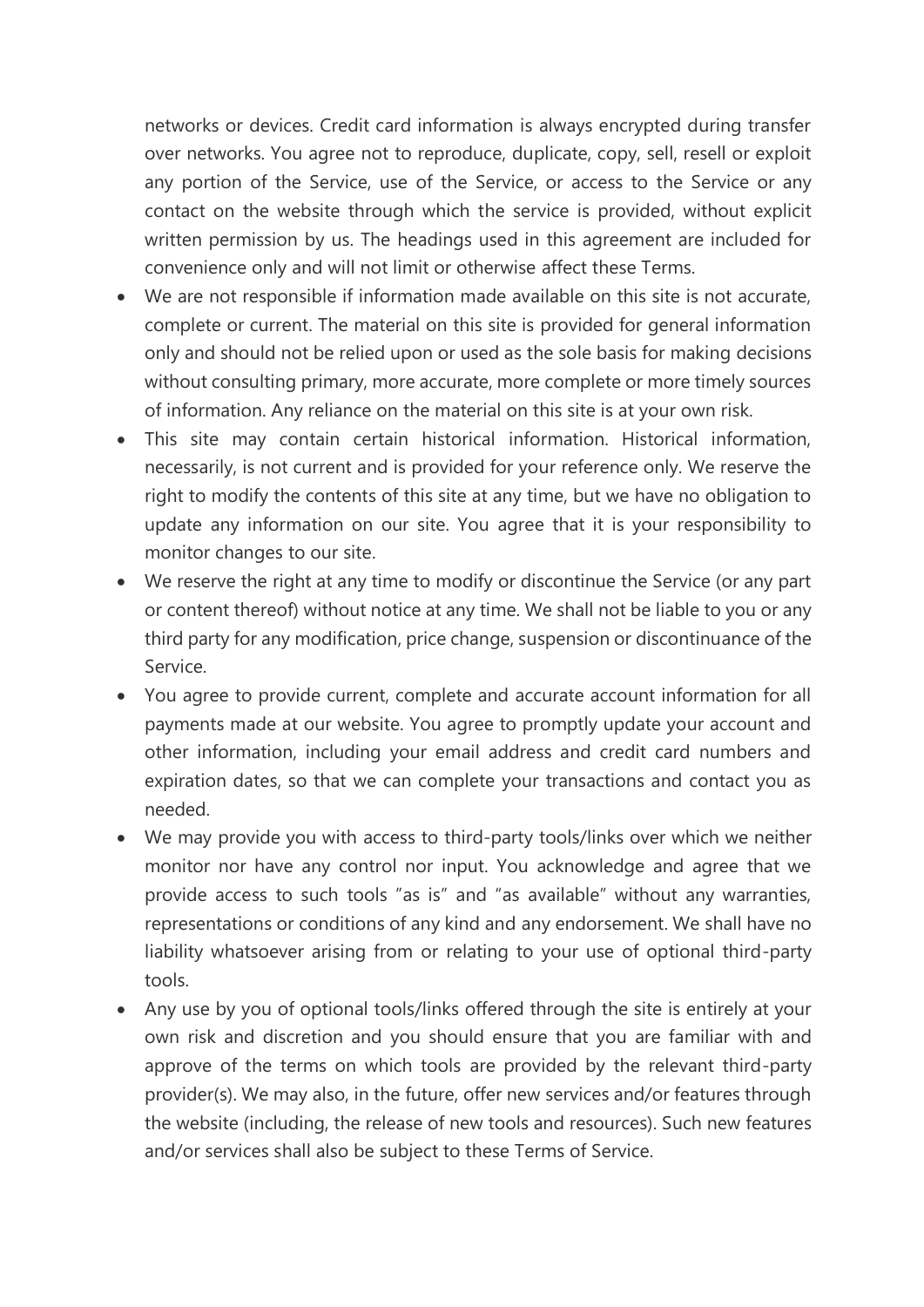- If at our request, you send certain specific submissions or without a request from us you send creative ideas, suggestions, proposals, plans, or other materials, whether online, by email, by postal mail, or otherwise (collectively, 'comments'), you agree that we may, at any time, without restriction, edit, copy, publish, distribute, translate and otherwise use in any medium any comments that you forward to us. We are and shall be under no obligation (1) to maintain any comments in confidence; (2) to pay compensation for any comments; or (3) to respond to any comments. We may, but have no obligation to, monitor, edit or remove content that we determine in our sole discretion are unlawful, offensive, threatening, libellous, defamatory, pornographic, obscene or otherwise objectionable or violates any party's intellectual property or these Terms of Service.
- You agree that your comments will not violate any third party's right, including copyright, trademark, privacy, personality, or other personal or proprietary rights. You further agree that your comments will not contain libellous or otherwise unlawful, abusive or obscene material, or contain any computer virus or other malware that could in any way affect the operation of the Service or any related website. You may not use a false e-mail address, pretend to be someone other than yourself, or otherwise mislead us or third-parties as to the origin of any comments. You are solely responsible for any comments you make and their accuracy. We take no responsibility and assume no liability for any comments posted by you or any third party.
- Note: Your submission of personal information through the store is governed by our Privacy Policy.
- In addition to other prohibitions as set forth in the Terms of Service, you are prohibited from using the site or its content: (a) for any unlawful purpose; (b) to solicit others to perform or participate in any unlawful acts; (c) to violate any international, federal, provincial or state regulations, rules, laws, or local ordinances; (d) to infringe upon or violate our intellectual property rights or the intellectual property rights of others; (e) to harass, abuse, insult, harm, defame, slander, disparage, intimidate, or discriminate based on gender, sexual orientation, religion, ethnicity, race, age, national origin, or disability; (f) to submit false or misleading information; (g) to upload or transmit viruses or any other type of malicious code that will or may be used in any way that will affect the functionality or operation of the Service or of any related website, other websites, or the Internet; (h) to collect or track the personal information of others; (i) to spam, phish, pharm, pretext, spider, crawl, or scrape; (j) for any obscene or immoral purpose; or (k) to interfere with or circumvent the security features of the Service or any related website, other websites, or the Internet. We reserve the right to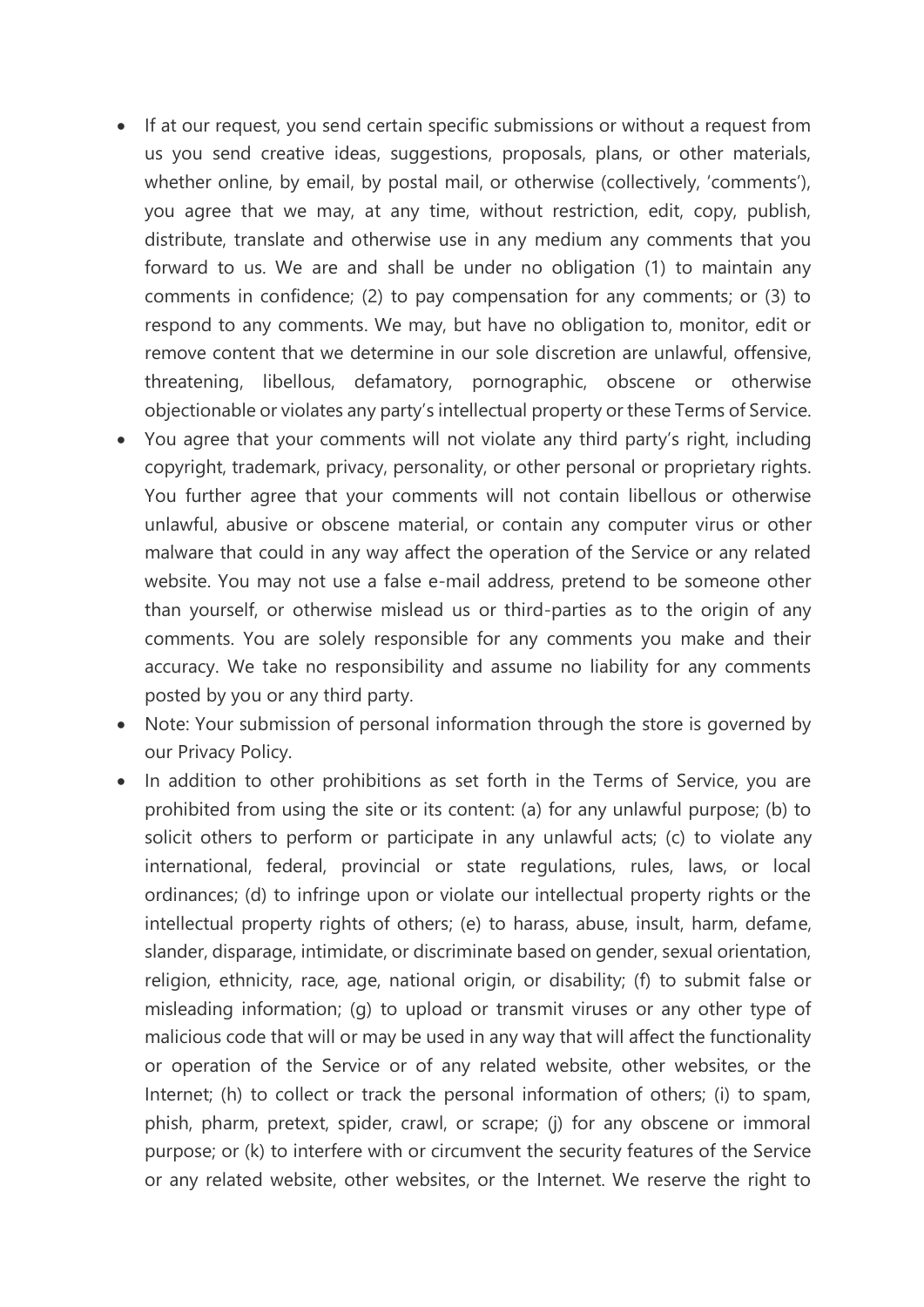terminate your use of the Service or any related website for violating any of the prohibited uses.

- We do not guarantee, represent or warrant that your use of our service will be uninterrupted, timely, secure or error-free. We do not warrant that the results that may be obtained from the use of the service will be accurate or reliable. You agree that from time to time we may remove the service for indefinite periods or cancel the service at any time, without notice to you. You expressly agree that your use of, or inability to use, the service is at your sole risk. The services delivered to you through the website are (except as expressly stated by us) provided 'as is' and 'as available for your use, without any representation, warranties or conditions of any kind, either express or implied, including all implied warranties or conditions of merchantability, merchantable quality, fitness for a particular purpose, durability, title, and non-infringement.
- In no case shall Amar Singh College, officers, employees or teachers be liable for any injury, loss, claim, or any direct, indirect, incidental, punitive, special, or consequential damages of any kind, including, without limitation lost profits, lost revenue, lost savings, loss of data, replacement costs, or any similar damages, whether based in contract, tort (including negligence), strict liability or otherwise, arising from your use of any of the service or any products procured using the service, or for any other claim related in any way to your use of the service or any product, including, but not limited to, any errors or omissions in any content, or any loss or damage of any kind incurred as a result of the use of the service or any content posted, transmitted, or otherwise made available via the service, even if advised of their possibility. Because some states or jurisdictions do not allow the exclusion or the limitation of liability for consequential or incidental damages, in such states or jurisdictions, our liability shall be limited to the maximum extent permitted by law.
- You agree to indemnify, defend and hold harmless Amar Singh College and our teachers, partners, officers, directors, and employees, harmless from any claim or demand, including reasonable attorneys' fees, made by any third party due to or arising out of your breach of these Terms of Service or the documents they incorporate by reference or your violation of any law or the rights of a third-party.
- If any provision of these Terms of Service is determined to be unlawful, void or unenforceable, such provision shall nonetheless be enforceable to the fullest extent permitted by applicable law, and the unenforceable portion shall be deemed to be severed from these Terms of Service, such determination shall not affect the validity and enforceability of any other remaining provisions.